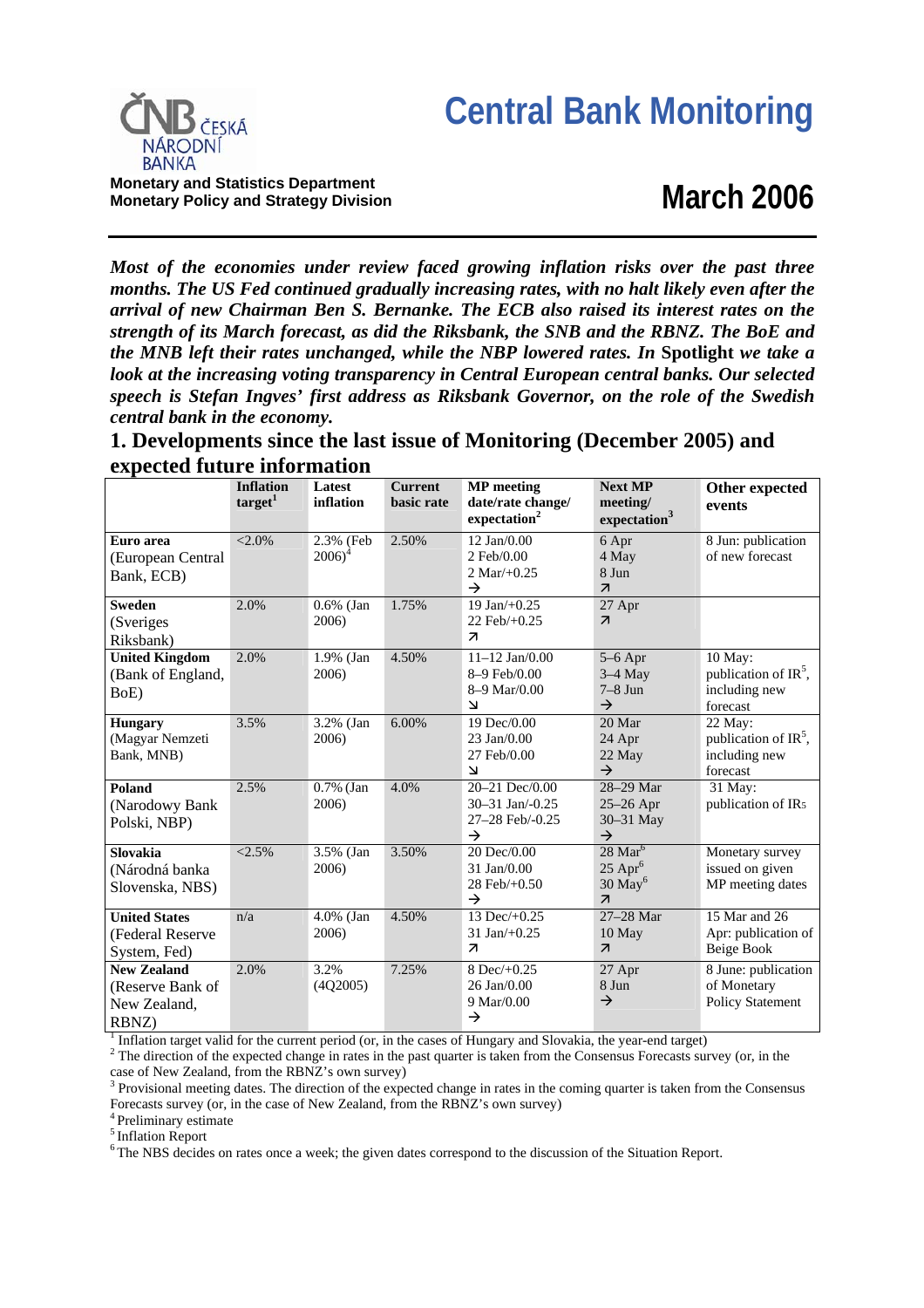## **2. News**

## **[ECB explains its monetary policy to students](http://www.ecb.int/press/pr/date/2005/html/pr051212.en.html)**

The European Central Bank and the national central banks have developed an information kit entitled "Price stability: why is it important for you?". Aimed at young teenagers and their teachers, the kit is available in all official languages of the EU. It consists of an eight-minute animated film, leaflets for pupils and a teachers' booklet. The film features two secondary school pupils, Anna and Alex, finding out about price stability. The kit was distributed to 50,000 secondary schools in the euro area and can be downloaded from the ECB's website.

## **[Riksbank allocates its income](http://www.riksbank.com/templates/Page.aspx?id=20414)**

The Swedish central bank recorded a profit of SEK 4.3 billion last year. In line with current guidelines, SEK 5.3 billion – representing 80% of the average income over the past five years – will be transferred to the Treasury.

## **[MNB shortens its Inflation Report](http://english.mnb.hu/Engine.aspx?page=mnben_infrep_en&ContentID=7781)**

Starting in 2006, the MNB is replacing its February and August Inflation Reports with a shorter version describing the updated macroeconomic forecasts from November and May respectively. The form and length of the May and November Inflation Reports remain unchanged. The shorter version of the Report contains new estimates for inflation and GDP. The evolution of other macroeconomic indicators is described only if they deviate from the previous forecast.

#### **[NBP stops announcing monetary policy bias](http://www.nbp.pl/en/publikacje/raport_inflacja/iraport_january2006.pdf)**

In the course of preparing the 2006 Monetary Policy Guidelines, the NBP Council decided not to announce its bias (indication of future development) any more, on the grounds that this instrument of communication might limit the flexibility of the pursued monetary policy. Instead of making the bias known to the public, the NBP Council will be communicating its assessment of the risks of the projection and the course of factors not accounted for directly in the projection.

## **[NBS starts to disclose voting ratio](http://www.nbs.sk/PRESS/PR060228_1.HTM)**

Since its December meeting, the NBS Bank Board has been disclosing its voting ratio on the day the decision on interest rates is made. The ratio of votes is disclosed at a news conference and in the "Rationale behind the decision of the Bank Board of the NBS on the set levels of the NBS interest rates", which is published on the day the decision is made and which sums up the main underlying reasons for the decision. In addition, the Board decided in January not to comment any longer on the nominal exchange rate in its statements, due to Slovakia's membership in ERM II. In *Spotlight* we take a look at the increasing voting transparency in Central European central banks.

## **[George W. Bush visits the Fed](http://www.whitehouse.gov/news/releases/2006/02/20060206.html)**

President George W. Bush attended the swearing-in ceremony for new FOMC Chairman Ben Bernanke at the beginning of February. This made him the third president in US history to visit the central bank, after Franklin D. Roosevelt in 1937 and Gerald R. Ford in 1975. In his speech, George W. Bush praised Alan Greenspan's contribution to the long-running growth of the US economy and expressed his belief that the new Chairman of the Board of Governors would be equally successful.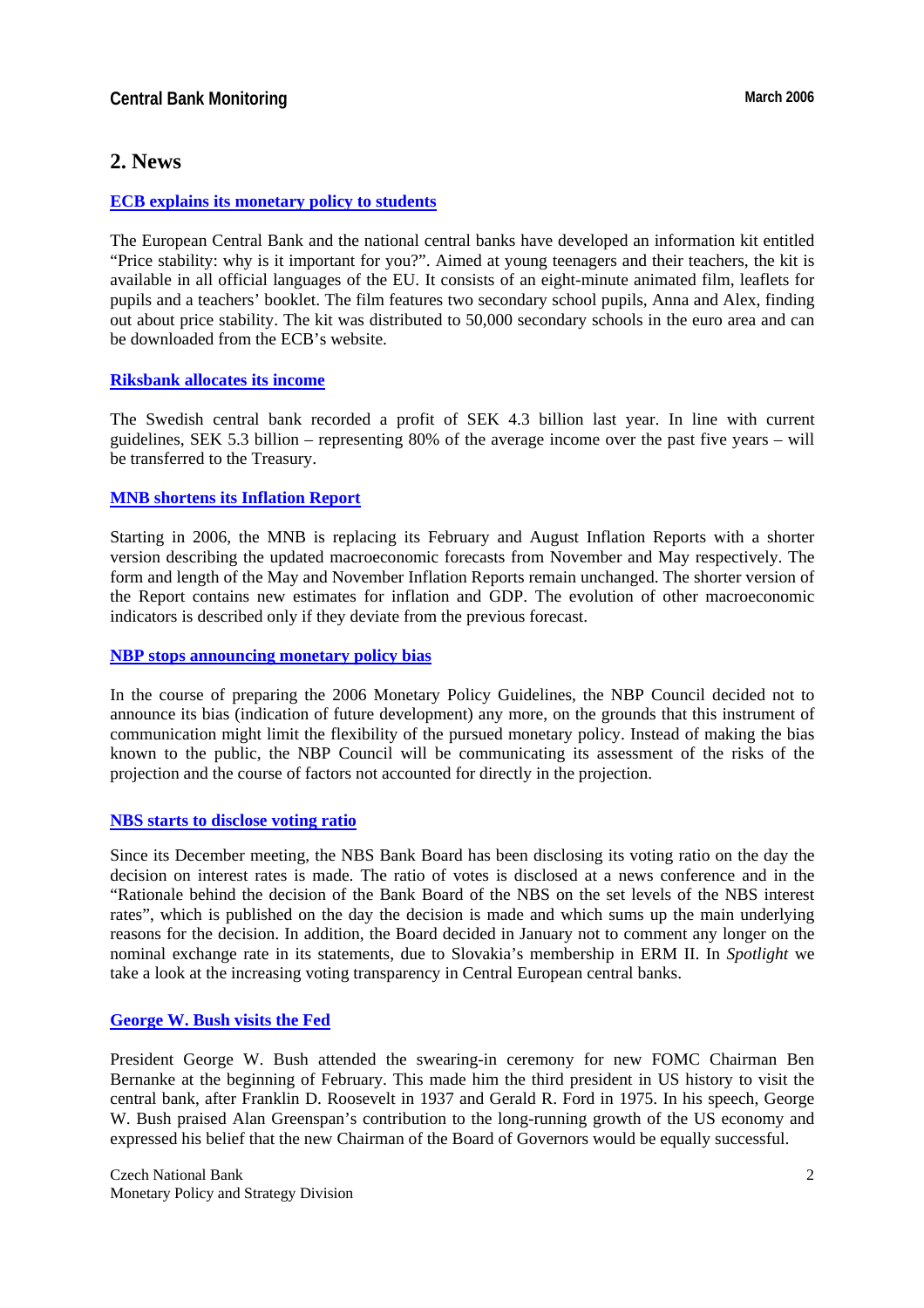# **3. Spotlight: Increasing voting transparency at Central European central banks**

*Since its December meeting, the NBS Bank Board has been disclosing its voting ratio on the day the decision on interest rates is made. The ratio of votes is disclosed at a news conference and in the "Rationale behind the decision of the Bank Board of the NBS on the set levels of the NBS interest rates", which is published on the day the decision is made and which sums up the main underlying reasons for the decision. Similar shifts in voting transparency have recently been made by two other banks in the Central European region – the Hungarian National Bank and the Czech National Bank. The MNB started publishing the nominal voting of Monetary Council members – with a lag of around three weeks – in October last year (before that, it had only published the ratio of the votes cast). The CNB has since February been publishing the voting ratio on the day the Bank Board makes its decision (before that, it had been published with a one-week lag together with the minutes).*

#### **Possible link with the number of members of the decision-making committee**

The increase in voting transparency at the MNB and the NBS came shortly after the number of members of their decision-making committees was expanded. The MNB Monetary Council was expanded from nine to thirteen members in spring last year, while the NBS Bank Board expanded from eight to eleven members in January this year. This time sequence suggests that the greater voting transparency may be related to the higher number of committee members.

The higher the number of commission members, the smaller the individual responsibility of each member in the joint decision. If the ratio of votes is published, a higher number of members makes it more difficult to tell who voted how. An increase in voting transparency can be a way of increasing the members' responsibility or of revealing their views. This view is supported by Chart 1, which plots the relationship between voting transparency on the vertical axis and number of committee members on the horizontal axis for 14 selected inflation-targeting countries.

#### **Has the predictability of monetary policy increased?**

An unfortunate consequence of the fact that the rise in voting transparency at the MNB and the NBS occurred shortly after the number of committee members was increased is that it is impossible to analyse separately the impact of the two effects on monetary policy predictability. While the disclosure of nominal voting, or the voting ratio, facilitates the prediction of future interest rate changes, the greater number of committee members may, in contrast, complicate it. Despite this problem, one can say that there has been no immediate significant shift in monetary policy predictability in either Hungary or Slovakia.

In the case of Hungary, interest rates have remained unchanged since the disclosure of nominal voting began. The October vote was 10:2 in favour of leaving rates unchanged, while the voting at the following four Council meetings (November, December, January and February) was unanimous. The disclosure of the nominal voting has not significantly improved the predictability of monetary policy, at least as far as one can tell from money market rates and their deviations from the MNB repo rate. Chart 2 shows that the deviation of the two-week BUBOR interbank rate from the repo rate on Council meeting days has not decreased significantly in recent months, despite the fact that the repo rate has remained stable during this period. This conclusion is not surprising, as any increase in the predictability of the Council decisions can only be expected in the longer run, when the market estimates the Council's most probable reaction to various economic situations based on the voting record of each member.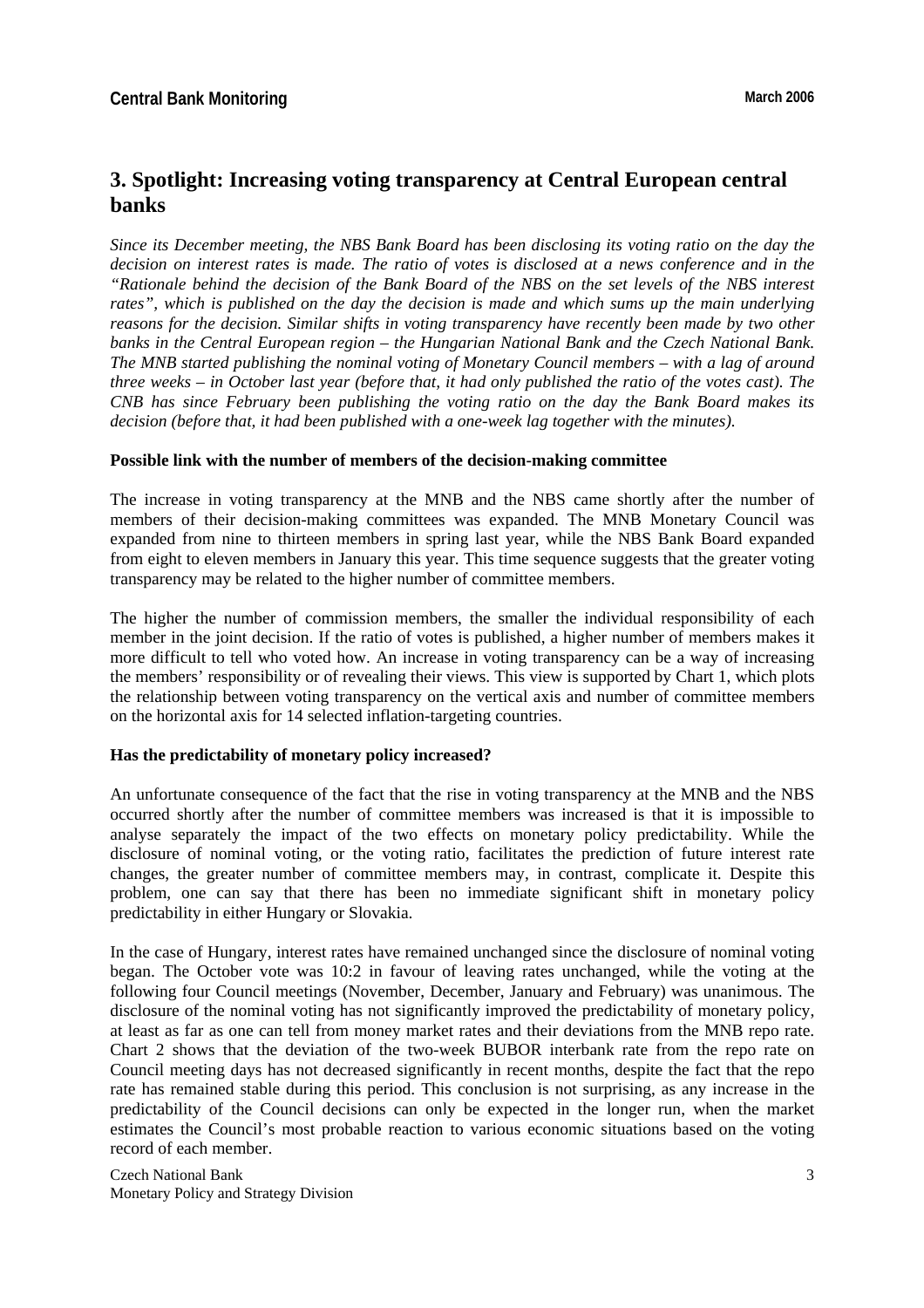## **Central Bank Monitoring March 2006** March 2006

Given the results of the MNB Council votes so far, one can speculate that the publication of nominal voting is leading to more consensual decision-making. This contention is supported by the idea that a committee member who votes against the majority later comes under greater pressure to explain his different position than a member voting in line with the majority. It is interesting that a similar unanimity can be found in the first six months of voting and disclosure of nominal voting of the Bank of England's MPC. However, most of the subsequent votes have not been unanimous.

In Slovakia, only one meeting can be assessed (February). Before that meeting, the ratio of the votes at the previous (January) meeting was available to the market. The result of the January voting had been very tight. Five members of the Bank Board had voted in favour of an interest rate increase, two members had voted against, and three members had been absent. Although a majority of the members present at the meeting had voted in favour of the motion, the meeting had lacked the majority of appointed members required by law. All ten appointed Bank Board members were present at the February meeting. Seven voted in favour of raising the interest rate by 0.5 percentage point and three members voted against. The subsequent response from interest rates and analysts showed that the market had been expecting an increase of no more than 0.25 percentage point and that the rise in rates of 0.5 percentage point had come as a surprise to them.



*Chart 2: Two-week BUBOR and MNB repo rate*



Sources: MNB, Bloomberg, author's calculations